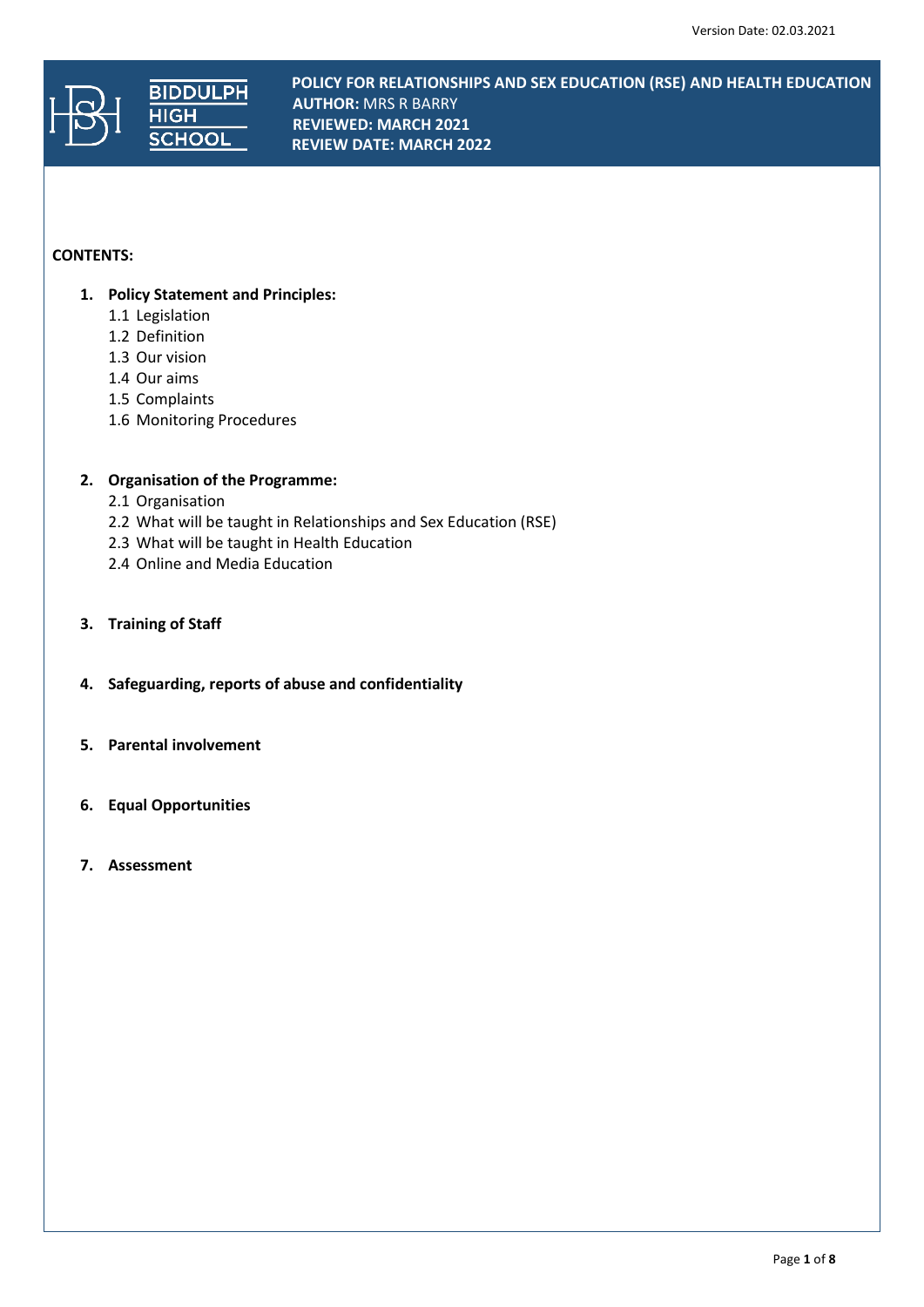### **1. POLICY STATEMENT AND PRINCIPLES**

### **1.1 Legislation**

This policy will be compliant with the following:

DfE 'Relationship Education, Relationships and Sex Education (RSE) and Health Education' statutory guidance.

# **1.2 Definition of Relationship and Sex Education is:**

A programme designed to give young people the information they need to help them develop healthy, nurturing relationships of all kinds, not just intimate relationships. It should enable them to know what a healthy relationship looks like and what makes a good friend, a good colleague and a successful marriage or other type of committed relationship. It should also cover contraception, developing intimate relationships and resisting pressure to have sex (and not applying pressure). It should teach what is acceptable and unacceptable behaviour in relationships. This will help students understand the positive effects that good relationships have on their mental wellbeing, identify when relationships are not right and understand how such situations can be managed.

### **1.3 Vision**

At Biddulph High School we pride ourselves on knowing the individual and insist on excellence in work and conduct. Our learners become confident, resilient, tolerant, and independent individuals who leave the school prepared to work positively in society.

We want all our young people to understand themselves, those around them, their community and the wider world and we want to form young people who know that they are loved. We want to provide them with opportunities to explore and understand the world around them so that they may grow as individuals who love and respect each other and work positively within their community. This curriculum provides equality of opportunity and a chance to experience and engage in a wealth of experiences that will enhance lives and provide opportunities for the future.

RSE is enhanced by a supportive school ethos, where all are valued and encouraged. Positive relationships are seen as important and there is a safe and secure environment which is conducive to learning.

In our school we:

- 1. Provide information and learning opportunities through PSHE, enrichment, assemblies and curriculum time about the emotional, moral, physical and social aspects of human and sexual development
- 2. Encourage and foster a sense of respect for one's own and others feelings, decisions, rights and bodies
- 3. Develop young people's understanding and respect of their bodies
- 4. Explore and acknowledge different family structures and the value of good parenting.

#### **1.4 Aims**

### **Our school is committed to:**

- Provide a framework in which relationships and sex education is taught within a planned curriculum with allocated lessons, across all key stages.
- An RSE and PHSE programme that is taught by staff who have been trained and with expert visitors who can enhance and supplement the programme where appropriate.
- Working in partnership with parents and carers, informing them of what their child will be learning and how they can contribute at home.
- Delivering lessons where students feel safe and use a variety of teaching approaches to encourage participation with opportunities to develop critical thinking, decision making techniques and relationship skills.
- Providing learning that is based on reliable sources of information, including about the law and legal rights, and distinguishes between fact and opinion.
- Promoting safe, equal, caring and enjoyable relationships and discusses real-life issues appropriate to the age and stage of students, including friendships, families, consent, relationship abuse, sexual exploitation and safe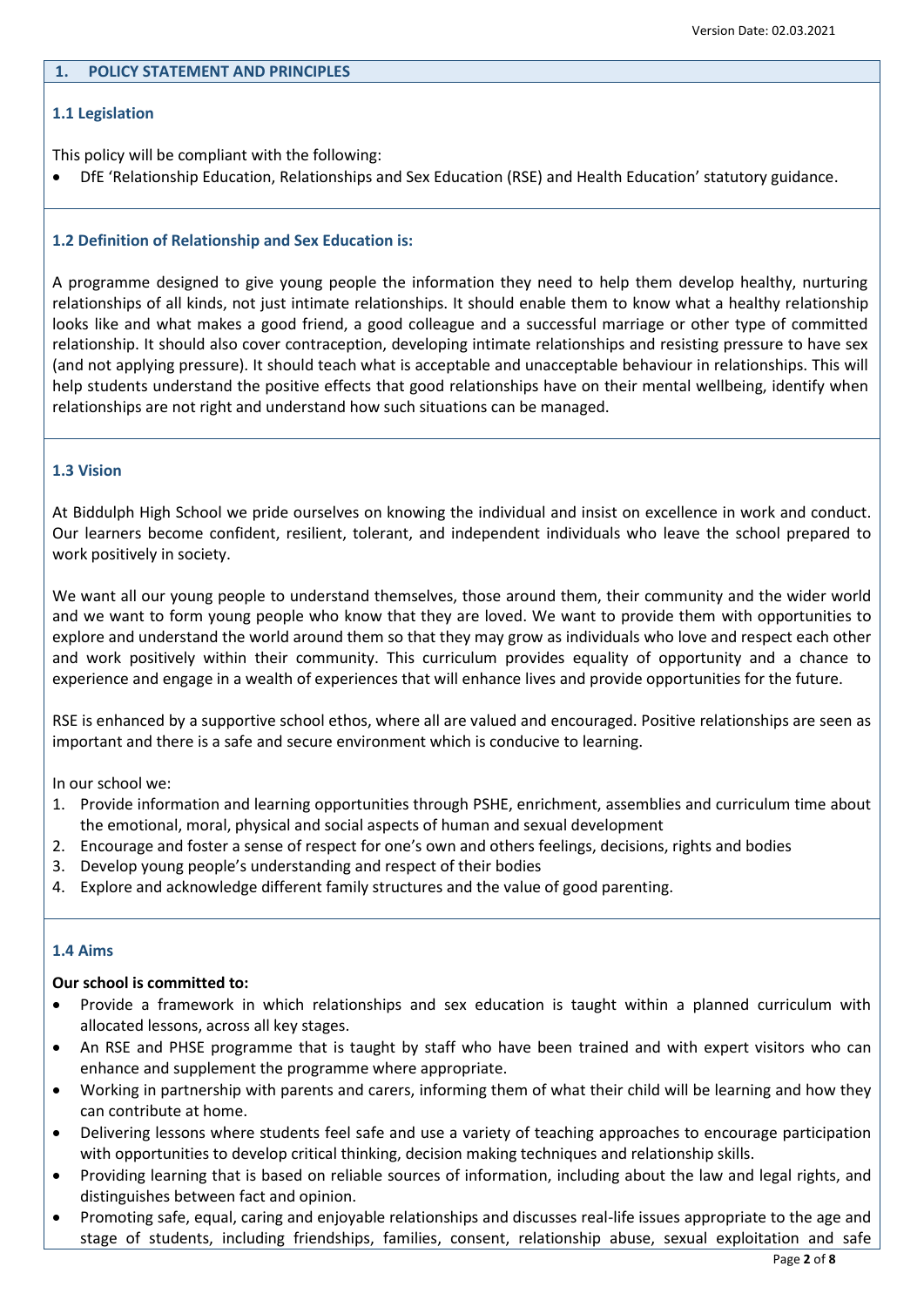relationships online

- Giving a positive view of human sexuality, with honest and medically accurate information, so that students can learn about their bodies and sexual and reproductive health in ways that are appropriate to their age and maturity
- Giving students opportunities to reflect on values and influences (such as from peers, media, faith and culture) that may shape their attitudes to relationships and sex, and nurtures respect for different views
- Including learning about how to get help and treatment from sources such as the school nurse and other health and advice services, including reliable information online
- Fostering gender equality and LGBTQ+ (lesbian, gay, bisexual, trans, questioning) equality and challenges all forms of discrimination in RSE lessons and in every-day school life
- Meeting the needs of all students with their diverse experiences including those with special educational needs and disabilities
- Seeking students' views about RSE so that teaching can be made relevant to their real lives and assessed and adapted as their needs change
- This policy is consistent with all other policies adopted by OAT / the academy and is written in line with current legislation and guidance.

#### **1.5 Complaints Procedure**

All complaints will be dealt with through the Biddulph High School Complaints Policy. Complaints should be made in writing and will be managed by Mrs R Barry and Mrs E Moss following the correct procedures and set timescales.

#### **1.6 Monitoring Procedures**

This policy will be reviewed annually or in the following circumstances:

- Changes to government policy or legislation
- As a result of any other significant change or event
- In the event that the policy is deemed ineffective

The delivery of RSE is monitored by Mrs R Barry and the Senior Leadership group through, planning scrutiny and learning walks.

Students' development in RSE is monitored by class teachers as part of our internal assessment systems.

#### 2. **ORGANISATION OF THE PROGRAMME**

#### **2.1 Organisation**

Much of the RSE takes place within personal, social, health and economic (PSHE) lessons. Staff generally deliver the PSHE Curriculum, with support from others where appropriate. Staff work with students over a number of years and we believe that they are usually the best people to work with the students on many of the RSE topics as they are aware of each student's individual circumstances. RSE lessons are set within the wider context of the PSHE curriculum and focus more on the emotional aspects of development and relationships, although the physical aspects of puberty and reproduction are also included.

#### **2.2 What will be taught in Relationships and Sex Education:**

### **Healthy friendships:**

- The characteristics of positive and healthy friendships (in all contexts, including online) including: trust, respect, honesty, kindness, generosity, boundaries, privacy, consent and the management of conflict, reconciliation and ending relationships. This includes different (non-sexual) types of relationship.
- Practical steps they can take in a range of different contexts to improve or support respectful relationships.
- How stereotypes, in particular stereotypes based on sex, gender, race, religion, sexual orientation or disability, can cause damage (e.g. how they might normalise non-consensual behaviour or encourage prejudice).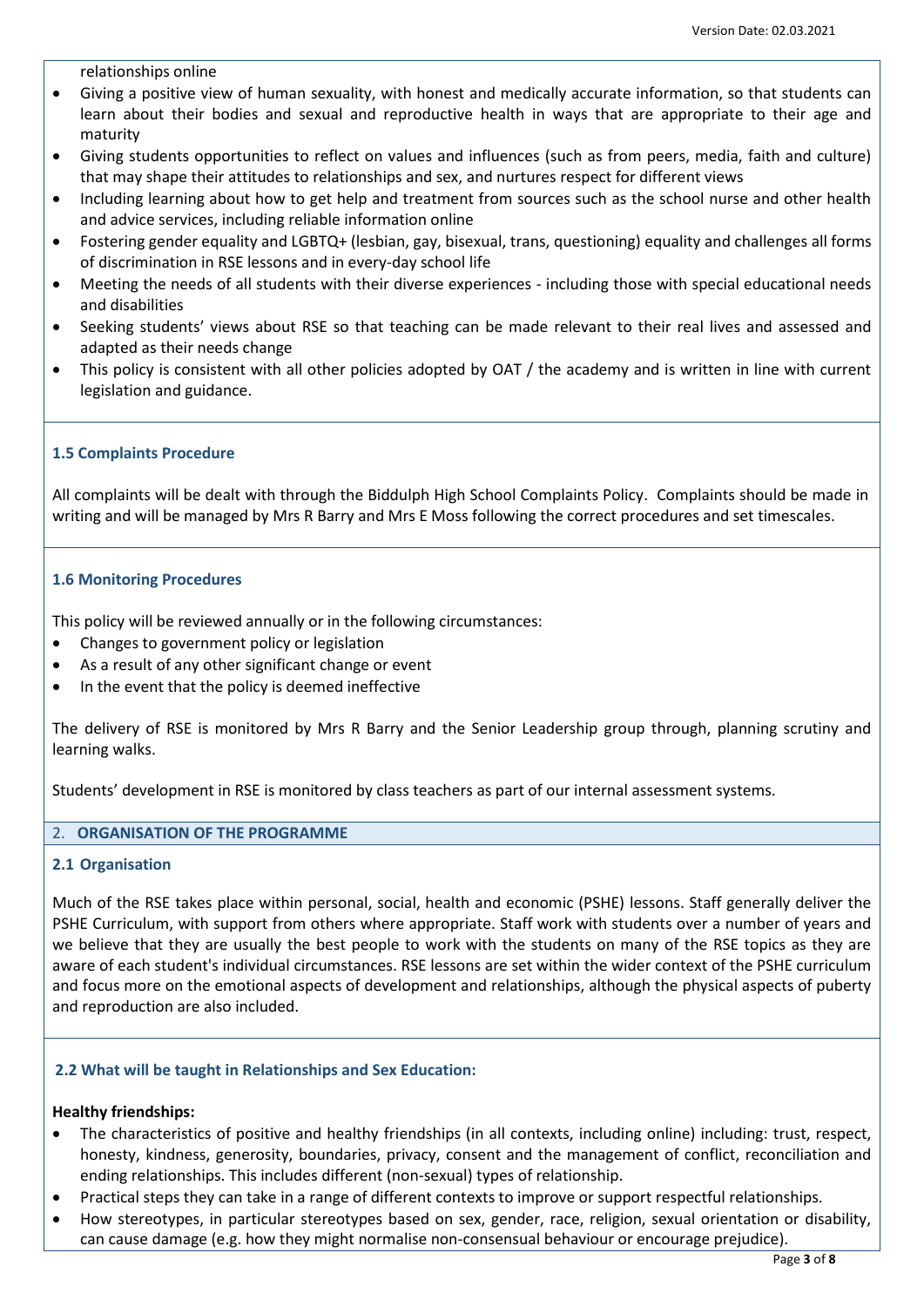- That in school and in wider society they can expect to be treated with respect by others, and that in turn they should show due respect to others, including people in positions of authority and due tolerance of other people's beliefs.
- About different types of bullying (including cyberbullying), the impact of bullying, responsibilities of bystanders to report bullying and how and where to get help.
- The legal rights and responsibilities regarding equality (particularly with reference to the protected characteristics as defined in the Equality Act 2010) and that everyone is unique and equal.

### **Family:**

- That there are different types of committed, stable relationships.
- How to: determine whether other children, adults or sources of information are trustworthy: judge when a family, friend, intimate or other relationship is unsafe (and to recognise this in others' relationships); and, how to seek help or advice, including reporting concerns about others, if needed.
- Bereavement
- How these relationships might contribute to human happiness and their importance for bringing up children.
- The roles and responsibilities of parents with respect to raising of children, including the characteristics of successful parenting.
- Family provision (love, support, security and development)

# **Growing Up:**

 Puberty including menstruation: *The onset of menstruation can be confusing or even alarming for girls if they are not prepared. Students should be taught key facts about the menstrual cycle including what is an average period, range of menstrual products and the implications for emotional and physical health. In addition to curriculum content, schools should also make adequate and sensitive arrangements to help girls prepare for and manage menstruation including with requests for menstrual products. Schools will need to consider the needs of their cohort of students in designing this content. (Statutory Guidance)*

# **Features of healthy relationships: intimate:**

- That there are different types of committed, stable relationships.
- How these relationships might contribute to human happiness and their importance for bringing up children.
- How to recognise the characteristics and positive aspects of healthy one-to-one intimate relationships, which include mutual respect, consent, loyalty, trust, shared interests and outlook, sex and friendship.

# **Marriage:**

- What marriage is, including their legal status e.g. that marriage carries legal rights and protections not available to couples who are cohabiting or who have married, for example, in an unregistered religious ceremony.
- Why marriage is an important relationship choice for many couples and why it must be freely entered into.
- The characteristics and legal status of other types of long-term relationships.

# **Law on sexual intercourse, explicit messages and social media:**

- That some types of behaviour within relationships are criminal, including violent behaviour and coercive control.
- What constitutes sexual harassment and sexual violence and why these are always unacceptable
- The concepts of, and laws relating to, sexual exploitation, abuse, grooming, forced marriage, honour-based violence and FGM, and how these can affect current and future relationships.
- Consent: how people can actively communicate and recognise consent from others, including sexual consent, and how and when consent can be withdrawn (in all contexts, including online).
- What constitutes sexual harassment and sexual violence and why these are always unacceptable
- the concepts of, and laws relating to, sexual consent, sexual exploitation, abuse, grooming, coercion, harassment, rape, domestic abuse, forced marriage, honour-based violence and FGM, and how these can affect current and future relationships.

# **Sexual Health:**

- The facts about the full range of contraceptive choices, efficacy and options available.
- The facts about reproductive health, including fertility, and the potential impact of lifestyle on fertility for men and women and menopause.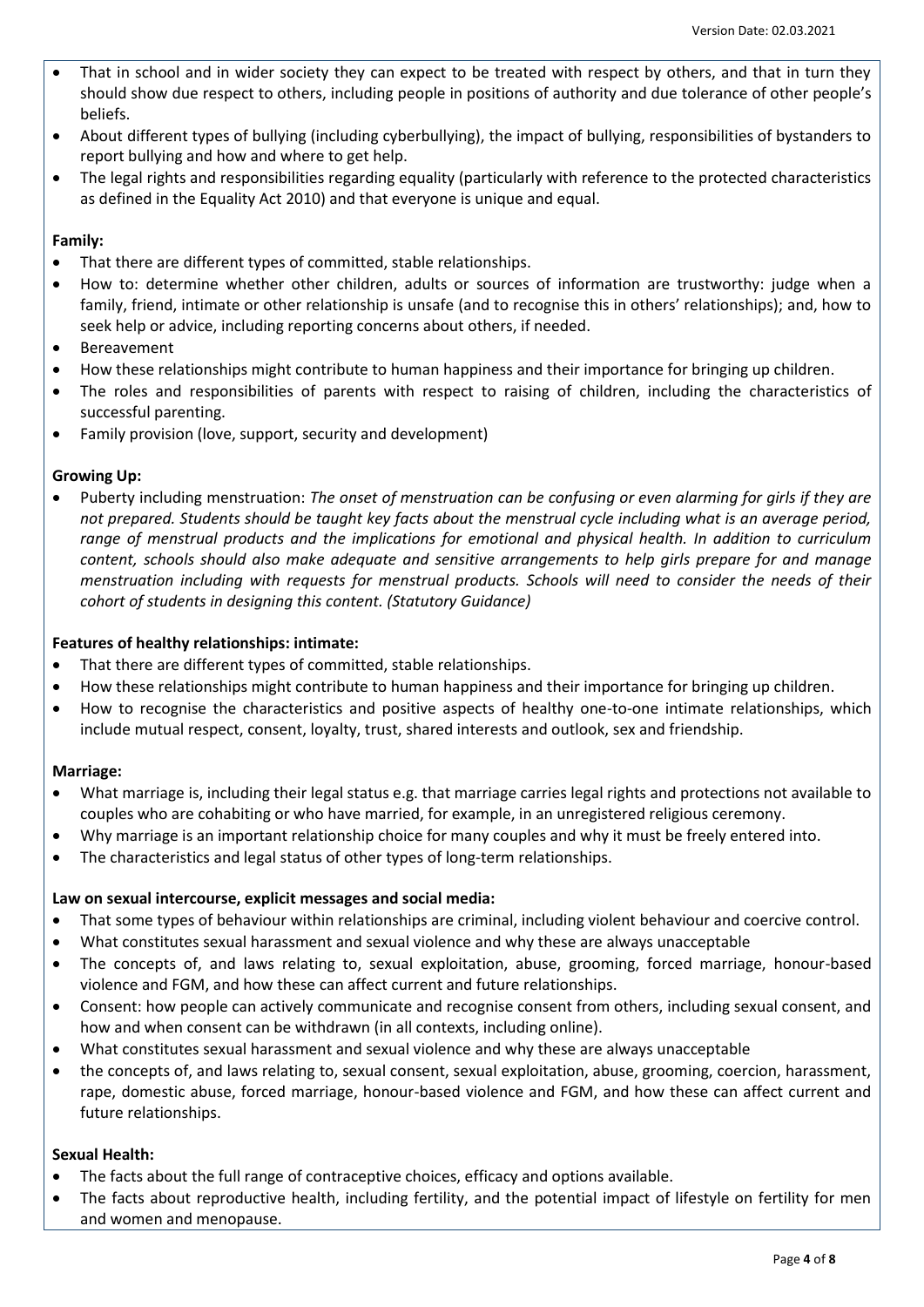- How the different sexually transmitted infections (STIs), including HIV/AIDs, are transmitted, how risk can be reduced through safer sex (including through condom use) and the importance of and facts about testing.
- About the prevalence of some STIs, the impact they can have on those who contract them and key facts about treatment.
- The facts around pregnancy including miscarriage.
- That there are choices in relation to pregnancy (with medically and legally accurate, impartial information on all options, including keeping the baby, adoption, abortion and where to get further help).
- How the different sexually transmitted infections (STIs), including HIV/AIDs, are transmitted, how risk can be reduced through safer sex (including through condom use) and the importance of and facts about testing.
- About the prevalence of some STIs, the impact they can have on those who contract them and key facts about treatment.
- How the use of alcohol and drugs can lead to risky sexual behaviour.
- How to get further advice, including how and where to access confidential sexual and reproductive health advice and treatment.

# **Respect for all and respect for self:**

- That all aspects of health can be affected by choices they make in sex and relationships, positively or negatively, e.g. physical, emotional, mental, sexual and reproductive health and wellbeing.
- That there are a range of strategies for identifying and managing sexual pressure, including understanding peer pressure, resisting pressure and not pressurising others.
- That they have a choice to delay sex or to enjoy intimacy without sex.

# **2.3 What will be taught in Health Education:**

### **Mental wellbeing**

- How to talk about their emotions accurately and sensitively, using appropriate vocabulary. 2.2.6.2. that happiness is linked to being connected to others.
- How to recognise the early signs of mental wellbeing concerns.
- Common types of mental ill health (e.g. anxiety and depression).
- How to critically evaluate when something they do or are involved in has a positive or negative effect on their own or others' mental health.
- The benefits and importance of physical exercise, time outdoors, community participation and voluntary and service-based activities on mental wellbeing and happiness.

#### **Physical health and fitness**

- The positive associations between physical activity and promotion of mental wellbeing, including as an approach to combat stress.
- The characteristics and evidence of what constitutes a healthy lifestyle, maintaining a healthy weight, including the links between an inactive lifestyle and ill health, including cancer and cardio-vascular ill-health.
- About the science relating to blood, organ and stem cell donation.

#### **Healthy eating**

- To maintain healthy eating and the links between a poor diet and health risks, including tooth decay and cancer.
- personal hygiene, germs including bacteria, viruses, how they are spread, treatment and prevention of infection, and about antibiotics.
- About dental health and the benefits of good oral hygiene and dental flossing, including healthy eating and regular check-ups at the dentist
- The benefits of regular self-examination and screening.
- The facts and science relating to immunisation and vaccination.
- The importance of sufficient good quality sleep for good health and how a lack of sleep can affect weight, mood and ability to learn.
- Basic first aid
- Basic treatment for common injuries.
- Life-saving skills, including how to administer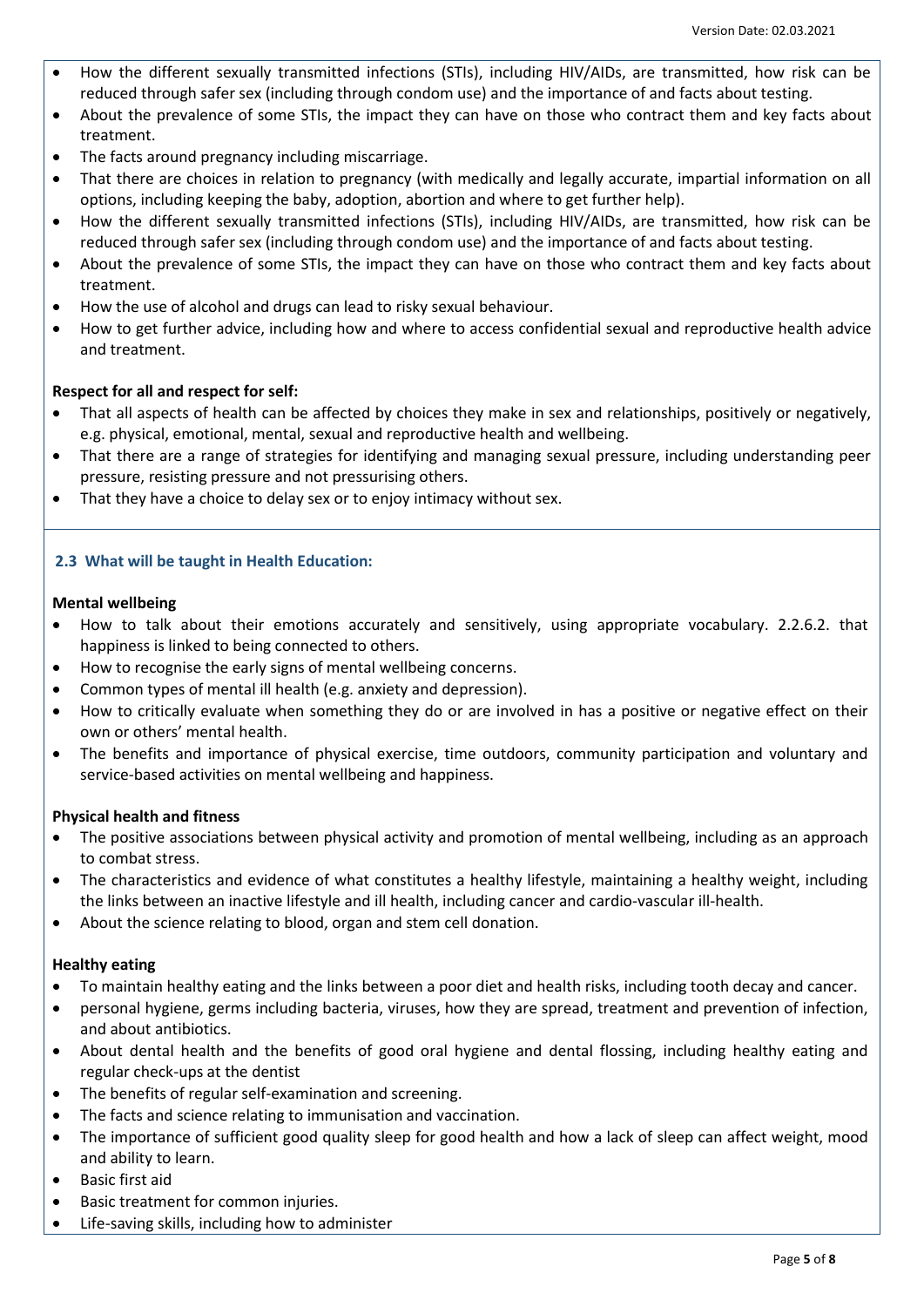- The purpose of defibrillators and when one might be needed.
- Key facts about puberty, the changing adolescent body and menstrual wellbeing.
- The main changes which take place in males and females, and the implications for emotional and physical health.

# **Drugs, alcohol and tobacco**

- Facts about legal and illegal drugs and their associated risks, including the link between drug use, and the associated risks, including the link to serious mental health conditions.
- The law relating to the supply and possession of illegal substances.
- The physical and psychological risks associated with alcohol consumption and what constitutes low risk alcohol consumption in adulthood.
- The physical and psychological consequences of addiction, including alcohol dependency.
- Awareness of the dangers of drugs which are prescribed but still present serious health risks.
- Facts about the harms from smoking tobacco (particularly the link to lung cancer), the benefits of quitting and how to access support to do so.

### **2.4 What will be taught in Online and Media Education**

- The similarities and differences between the online world and the physical world, including: the impact of unhealthy or obsessive comparison with others online (including through setting unrealistic expectations for body image, how people may curate a specific image of their life online
- Over-reliance on online relationships including social media,
- The risks related to online gambling including the accumulation of debt, how advertising and information is targeted at them and how to be a discerning consumer of information online.
- How to identify harmful behaviours online (including bullying, abuse or harassment) and how to report, or find support, if they have been affected by those behaviours.

# **3. STAFFING AND THE TRAINING OF STAFF**

#### **All staff delivering RSE will be sensitive to:**

- Cultural difference
- Homophobic/sexist attitudes
- Sexual orientation, and there should be no direct promotion of sexual orientation
- Different types of strong, mutually supportive relationships whilst ensuring that students learn the significance of marriage and stable relationships as key elements of community and society
- The need to ensure that their personal beliefs and attitudes do not influence the teaching of RSE. Staff contributing to RSE are expected to work within the values framework of this policy.

Mrs R Barry is the designated lead teacher of RSE, all staff could be called upon to teach RSE. The Headteacher is responsible for ensuring that RSE is taught consistently across the school, and for managing requests to withdraw students from non-statutory components of RSE. Students are expected to engage fully in RSE and, when discussing issues related to RSE, treat others with respect and sensitivity.

# **Training:**

All staff will undergo training on a timely basis to ensure that they are up to date with the RSE and PHSE programmes. Training will be scheduled following any updates to guidance or the release of information. The school will ensure that teachers receive training on the best practice principles as outlined by the PHSE Association on creating a safe learning environment: This will include:

- Setting ground rules
- Distancing the learning
- The safe handling of questions
- The protection of vulnerable learners
- Signposting further help and support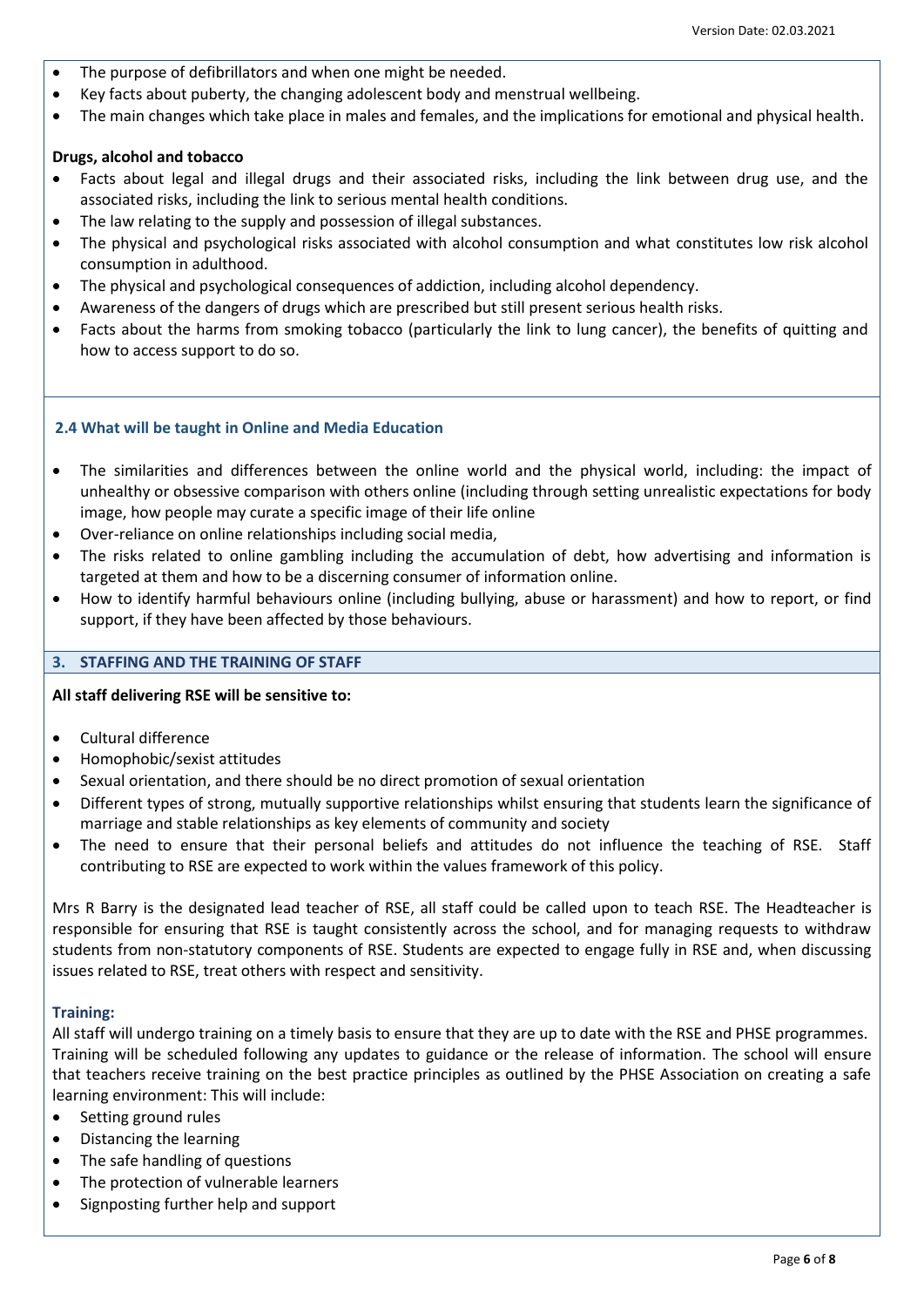### **4. SAFEGUARDING, REPORTS OF ABUSE AND CONFIDENTIALITY**

At the heart of these subjects there is a focus on keeping children safe, we play an important role in preventative education. Keeping Children Safe in Education (KCSIE) sets out that all schools and colleges should ensure children are taught about safeguarding, including how to stay safe online, as part of providing a broad and balanced curriculum. We follow good practice guidelines allowing children an open forum to discuss potentially sensitive issues. Such discussions can lead to increased safeguarding reports. Children will be made aware of how to raise their concerns or make a report and how any report will be handled. This process will include when they have a concern about a friend or peer. All staff know what to do if a student tells them that they are being abused or neglected or are witnessing abuse. Staff know how to manage the requirement to maintain an appropriate level of confidentiality. This means only involving those who need to be involved, such as the Designated Safeguarding Lead (or deputy) and children's social care. Staff will never promise a child that they will not tell anyone about a report of abuse, as this may ultimately not be in the best interests of the child. When we invite external agencies in to support delivery of these subjects, we will agree in advance of the session how a safeguarding report should be dealt with by the external visitor. We will ensure that children understand how confidentiality will be handled in a lesson and what might happen if they choose to make a report.

Staff involved in SRE will sometimes hear disclosures that suggest a child may be at risk of abuse. It is essential that all are aware of the school's Safeguarding Policy. A copy of this is available on the school website.

Where an adult believes a child may be at risk, this should be reported following school Safeguarding procedures.

Additional support is available within the Pastoral department; this could include but is not limited to:

- Regular identification of vulnerable students and monitoring of these students termly by the pastoral team. Following monitoring, issues are followed up through the Pastoral system
- Alternative pathways of study can be explored
- Significant project work to encourage participation across the school
- Close links with multi-agencies, Youth Offending Team, School Nurse, Local Support Team, Home-Start etc.
- The school believes that there should be minimum disruption to the schooling/learning of students who are pregnant or have given birth. These students have the full support of the school to continue their studies.

### **5. PARENTAL INVOLVEMENT**

- We understand that the teaching of some aspects of the programme may be of concern to parents/carers.
- We will ensure that no teachers express their personal views or beliefs when delivering the programme.
- Parents/carers will be regularly consulted on the content of the programme, through meetings or letters, and the programme will therefore be planned in conjunction with parents/carers.
- We respect the legal right of parents/carers to withdraw their child from all or part of the RSE programme, except for those statutory parts included in the national curriculum for citizenship, P.E., Computing and Science.
- If a parent wishes their child to be withdrawn from RSE lessons, they should put in writing which aspects of the programme they do not wish their child to participate in and send this to the academy addressed to the PHSE Coordinator
- Before granting any such request the Designated Safeguarding Lead will discuss the request with parents and, as appropriate, with the child to ensure that their wishes are understood and to clarify the nature and purpose of the curriculum. We will document this process to ensure a record is kept.
- During this discussion the PHSE Coordinator will discuss with parents the benefits of receiving this important education and any detrimental effects that withdrawal might have on the child. This could include any social and emotional effects of being excluded, as well as the likelihood of the child hearing their peers' version of what was said in the classes, rather than what was directly said by the teacher.
- Once those discussions have taken place, except in exceptional circumstances, we will respect the parents' request to withdraw the child, up to and until three terms before the child turns 16. After that point, if the child wishes to receive sex education rather than be withdrawn, we will make arrangements to provide the child with sex education during one of those terms.
- This process is the same for students with SEND. However, there may be exceptional circumstances where the PHSE Coordinator may want to take a student's specific needs arising from their SEND into account when making this decision. Additional support may be offered to ensure the best learning outcomes where appropriate.